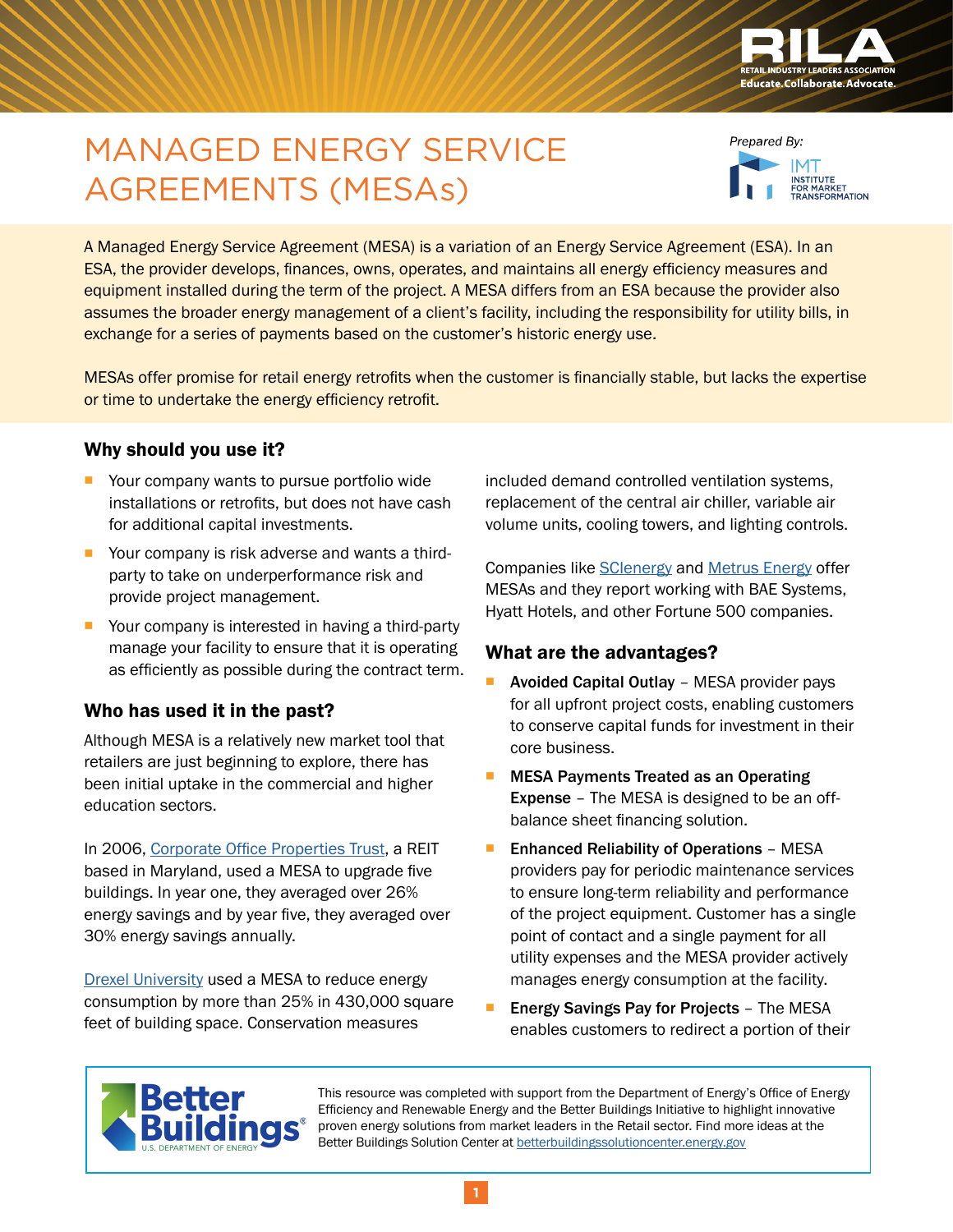

current utility spending to pay for efficiency improvements; MESA payments are based on realized energy and operational savings.

 Flexible & Scalable Financing – Under a MESA, as new opportunities for savings are identified they can be funded as they emerge, and rolled out to additional buildings across facilities. MESA providers can bundle together multiple sites that have smaller sized project opportunities (\$500,000 or less) into a single MESA financing package (e.g., bundle 10 sites with \$500,000 projects into a single \$5 million MESA).

#### What are the downsides?

- MESAs are typically reserved for larger projects (\$500,000 and above).
- **MESAs are only viable in leased space when the contract term matches the lease term.**
- **T** Transaction costs can be high if each deal is heavily negotiated; typical deals have a negotiation period of 9-24 months.

### Who should you talk to next?

- Talk to your internal finance team to learn about the company's history and comfort working with energy service providers.
- Reach out to energy service providers like [SCIenergy](http://www.scienergy.com/) and [Metrus Energy](http://www.metrusenergy.com/) to learn more about how a MESA can help you meet your project goals.



### Basic MESA Structure

*Source: Wilson Sonsini Goodrich & Rosati, Innovations and Opportunities in Energy Efficiency Finance, Third Edition, May 2013 \*SPE stands for Special Purpose Entity, which is typically the established entity that owns the installed equipment.*